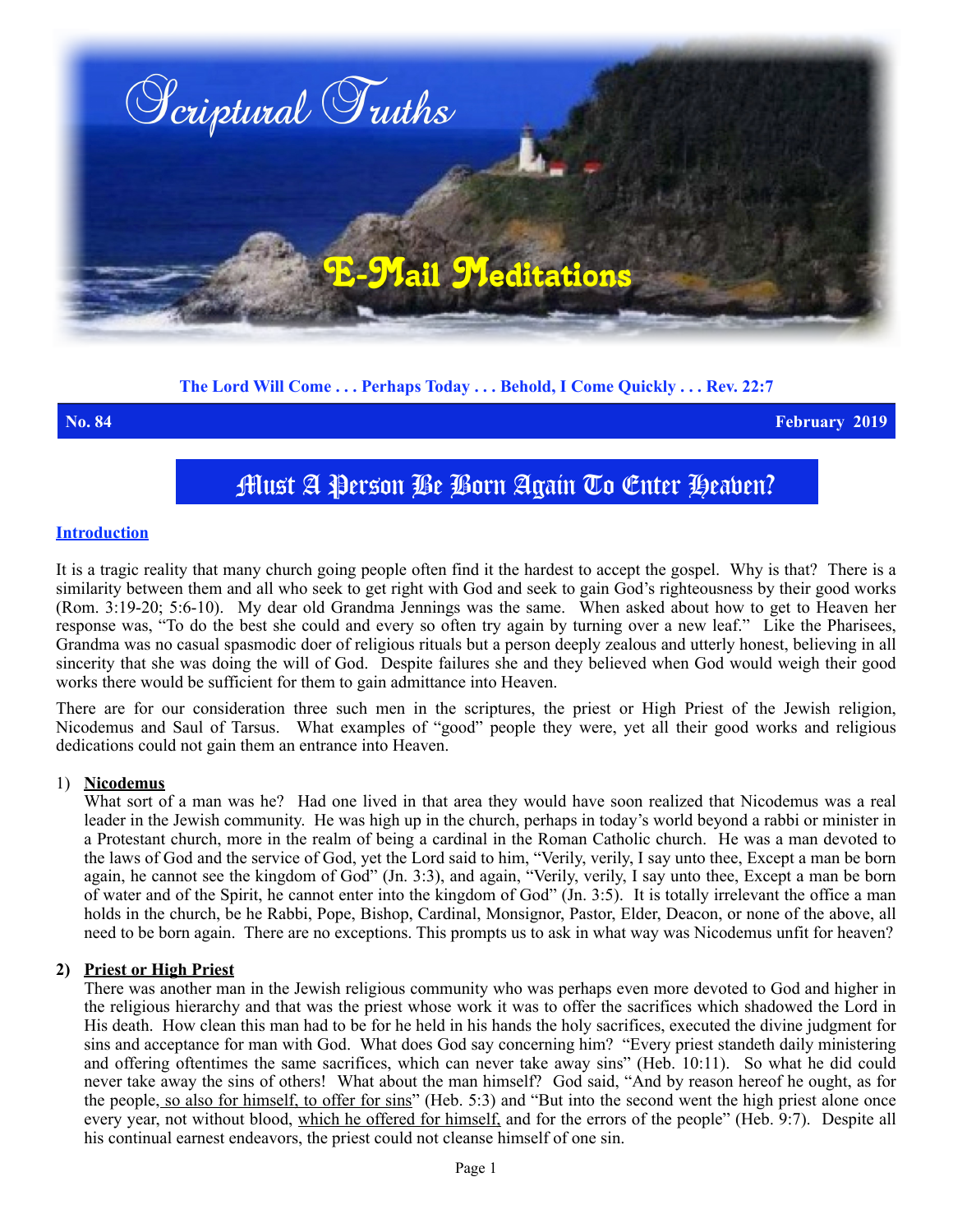## 3) **Saul**

If ever there was a man (apart from the Lord) who had the human fitness to get into Heaven by works, it was the man who became the apostle Paul. This man suffered greatly after salvation for his faith in Christ and was as "good living" as one could be before it. Before salvation he saw works as the only way of salvation and persecuted with satanic vengeance those who proclaimed salvation through faith alone (Acts 9:1-2). His biological and spiritual background was of the highest pedigree for he acknowledges, "I also am an Israelite, of the seed of Abraham, of the tribe of Benjamin" (Rom. 11:1); "Circumcised the eighth day, of the stock of Israel, of the tribe of Benjamin, an Hebrew of the Hebrews; as touching the law, a Pharisee; Concerning zeal, persecuting the church; touching the righteousness which is in the law, blameless" (Phil. 3:5, 6). Even boasting, "Though I might also have confidence in the flesh. If any other man thinketh that he hath whereof he might trust in the flesh, I more:" (Phil. 3:4). Saul had every assistance one could have. For instance, how many could say, "touching the righteousness which is in the law, blameless?" Yet, he had to count all his position, etc. as nothing and depend on the Lord alone for salvation. Saul needed to be born again.

## **What could the best of their works not do?**

The first startling observation is none of these individuals were fit to approach God or enter Heaven!! Their thoughts were not God's thoughts, and their way to approach God and be in Heaven was not God's way. They ought to have realized the way of sinful man's human endeavors could not be right no matter what the man said. His words were totally against God for God said, not once but twice, "There is a way which seemeth right unto a man, but the end thereof are the ways of death" (Prov. 14:12; 16:25).

The problem was a birth problem. Each of them and each of us is a child of Adam and because of Adam's sin, we all are born under condemnation. "Wherefore, as by one man sin entered into the world, and death by sin; and so death passed upon all men, for that all have sinned" (Rom. 5:12). A person cannot change their birth by works. I am a Jennings and no matter what I do I could never be Prince William! To try to do so would be the zenith of foolishness. A child of Adam can never become a child of God by their own works, only by putting their faith and trust in the finished work of Christ.

## **How can a person be fit for Heaven and to approach God?**

The Lord told Nicodemus, "Ye must be born again" that is, "born from above, from Heaven". Paul had to have a conviction of personal sin and guilt deserving of eternal punishment, and the acceptance of Christ as Lord before He was assured of Heaven. Being "born again" is the repudiation of all self efforts to attain salvation and wholly dependent on Christ and His works. It is not my works and Christ's works uniting. It is one hundred percent dependance on the work of Christ when He bore my sins penalty on the cross at Calvary. Notice the imperative language used by Jesus.

- a) The first decision each must make is, "Is Jesus a liar or an exaggerator of divine truth?" If He is telling the truth then to see the Kingdom of God, "Ye must be born again". If an individual desires to go to Heaven, "Ye must be born again". If an individual wants relief from the toil of human endeavors the Lord said, "Come unto me, all ye that labour and are heavy laden, and I will give you rest" (Matt. 11:28). If an individual wants to know the blessed assurance and peace of going to heaven when death occurs, Jesus said, "My peace I give unto you" **(**Jn. 14:27**)**. Everything depends on Christ and Christ alone.
- b) However, if an individual chooses not to accept Christ as their Lord and Saviour, is not born again, be assured they will spend eternity in Hell, there is nothing to do. The sentence of eternal condemnation is already given. Jesus said, "He/she that believeth not is condemned already" (Jn. 3:18). There are no scales at the judgment, the evidence is presented now and the sentence is given. You are "condemned already".

## **God's words of encouragement**

"Him that cometh to me I will in no wise (never) cast out." (Jn. 6:37)

"For God so loved the world that he sent his only begotten son, that whosoever believeth on him should not perish but have everlasting life." (Jn. 3:16).

God's free gift is being held out with an outstretched hand in love just waiting for all who will simply accept it. At that moment of acceptance, they are born again and assured of heaven as their eternal home. On the other hand, a person can reject it, and while they live now, they can be assured of being in the caverns of the dammed for all eternity.